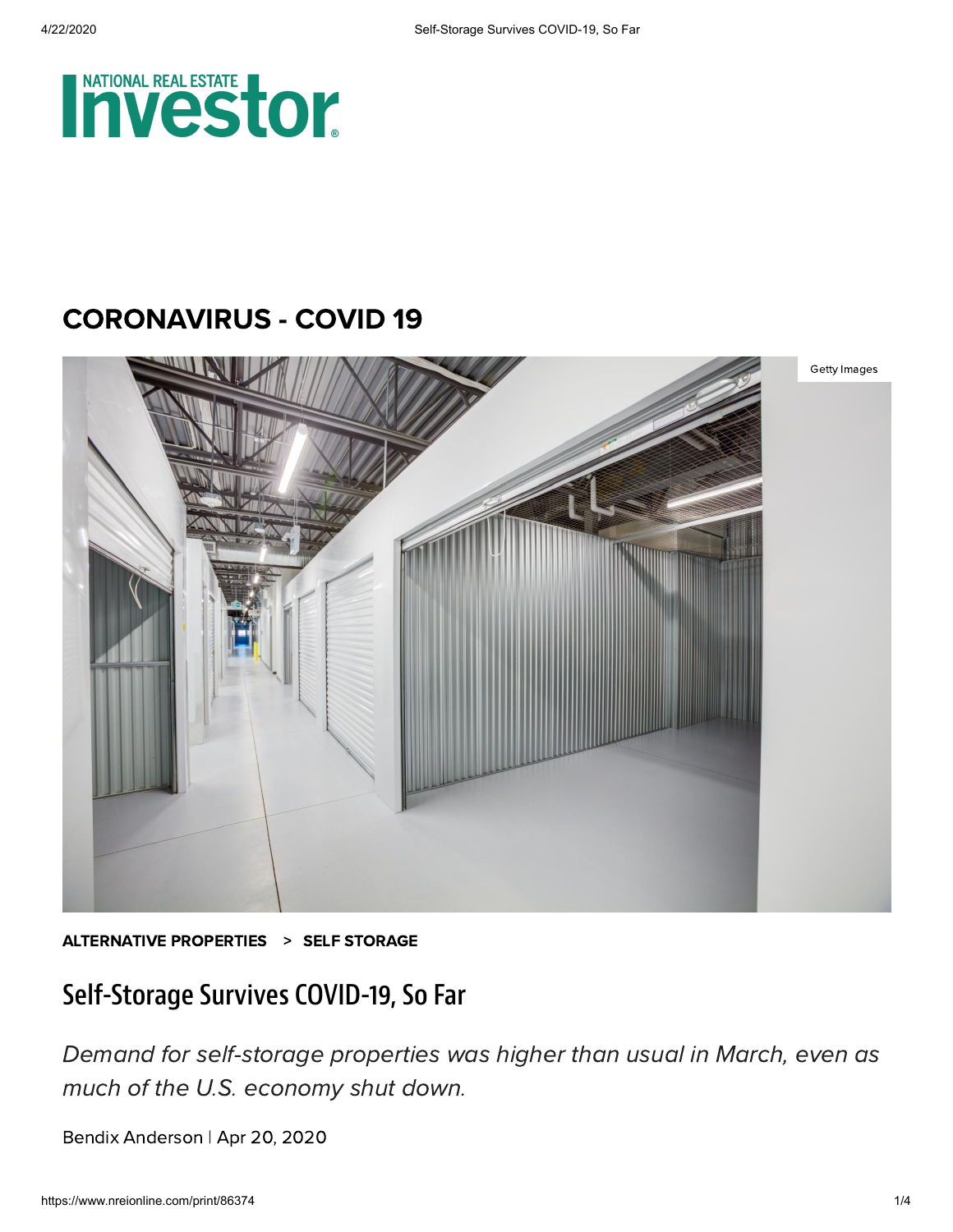Self-storage properties are proving to be less suscepitble to the COVID-19 crash than other commercial real estate property types, at least in the early stages of the slowdown.

"We appear to be net positive," says Nick Walker, executive vice president in the self storage advisory group for CBRE. "When the dust settles on this crisis and we look back, I expect self storage to again be one of the best performing asset classes."

Demand for self-storage properties [has stayed relatively strong](https://www.nreionline.com/investment/cres-potential-winners-and-losers-virus-hit-world) —and is likely to stay strong, even if the U.S. economy is slow to recover from months of mandatory social distancing to slow the spread of the virus. New self-storage properties that had been scheduled to open are now likely to be delayed, reducing competition for customers. At the same, the economic chaos caused by the coronavirus may create new customers who need to rent space at self-storage properties as a result of tumult elsewhere.

"Storage is precipitated by lifestyle events," says Steven D. Weinstock, first vice president and national director of the national land group and national self-storage group in Marcus & Millichap's Chicago Oak Brook office. As millions people file for unemployment, the crisis has already changed many lives.

In fact, demand for self-storage properties was higher than usual in March, even as much of the U.S. economy shut down. Some activity was driven by many college students renting storage units as they packed up their dorm rooms and left campus two months earlier than usual. "April move-ins have slowed, but move-outs have slowed as well which results in higher occupancy levels," says Brian Somoza, Managing Director at JLL Capital Markets.

It's too soon for the data kept for research firms like Yardi Matrix to show these trends, the preliminary data show unusually high interest in self storage. "Storage listing searches have been up significantly since the impact of COVID-19 began in the U.S.," says Doug Ressler, manager of business intelligence for Yardi Matrix, based Santa Barbara, Calif.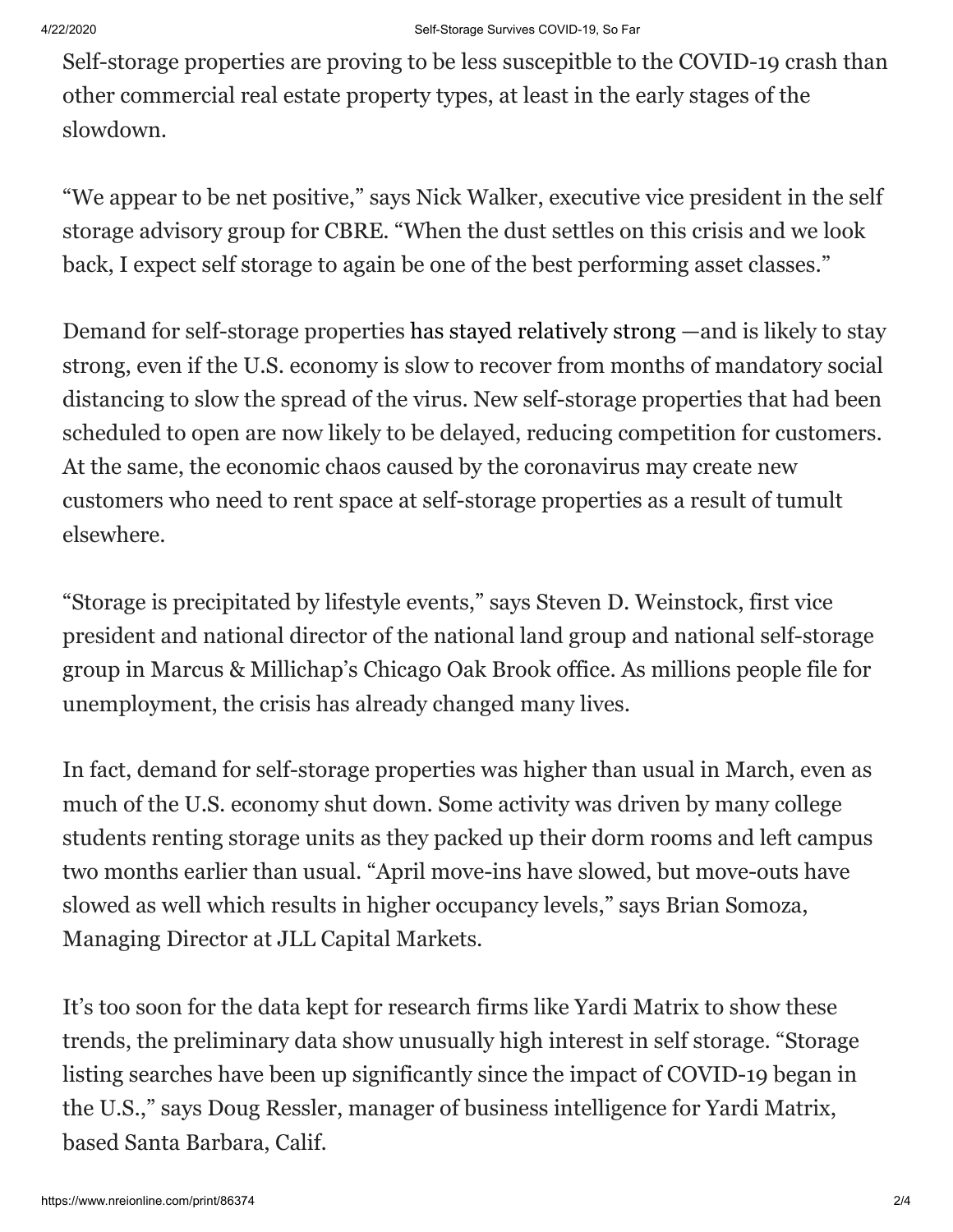Stock market investors also favors self storage. The stock prices of REITs that specialize in self storage only fell 11.11 percent from the beginning of 2020 through the middle of April. That's less than the fall in stock prices overall—the Dow Jones Industrial Average over the same period fell 16.96 percent over the same period. And it's just a fraction of the stunning 53.69 percent fall suffered by hotel REITs, according to NAREIT.

## New properties struggle to lease units

However, some newer self-storage properties may face obstacles reaching their lease-up goals as potential customers stay home to practice social distancing and slow the spread of the virus.

"This is an especially stressful time for undercapitalized developers that came into the health crisis with underperforming lease-up properties and now face the potential loss of their busy summer leasing season," says Ryan Clark, director of investment sales for SkyView Advisors, based in Tampa, Fla.

[Even before the coronavirus spread, many self-storage properties were already](https://www.nreionline.com/self-storage/6-trends-affecting-self-storage-development-2020) under pressure . Developers had opened too many new properties in many markets. "Growth in supply had been an increasing challenge in the asset class over the previous few years," says Clark.

The competition for renters had begun to pull down average rents across the U.S., early this year. "Street rents" for 10 ft. by 10 ft., non-climate-controlled units were 1.9 percent less in February 2020 than the year before. Climate-controlled units suffered even more for from competition—their average rents fell 2.3 percent over the same period, according the most recent report from Yardi.

## Less new construction in 2020 and beyond

However, the crisis has removed one worry for self-storage properties.